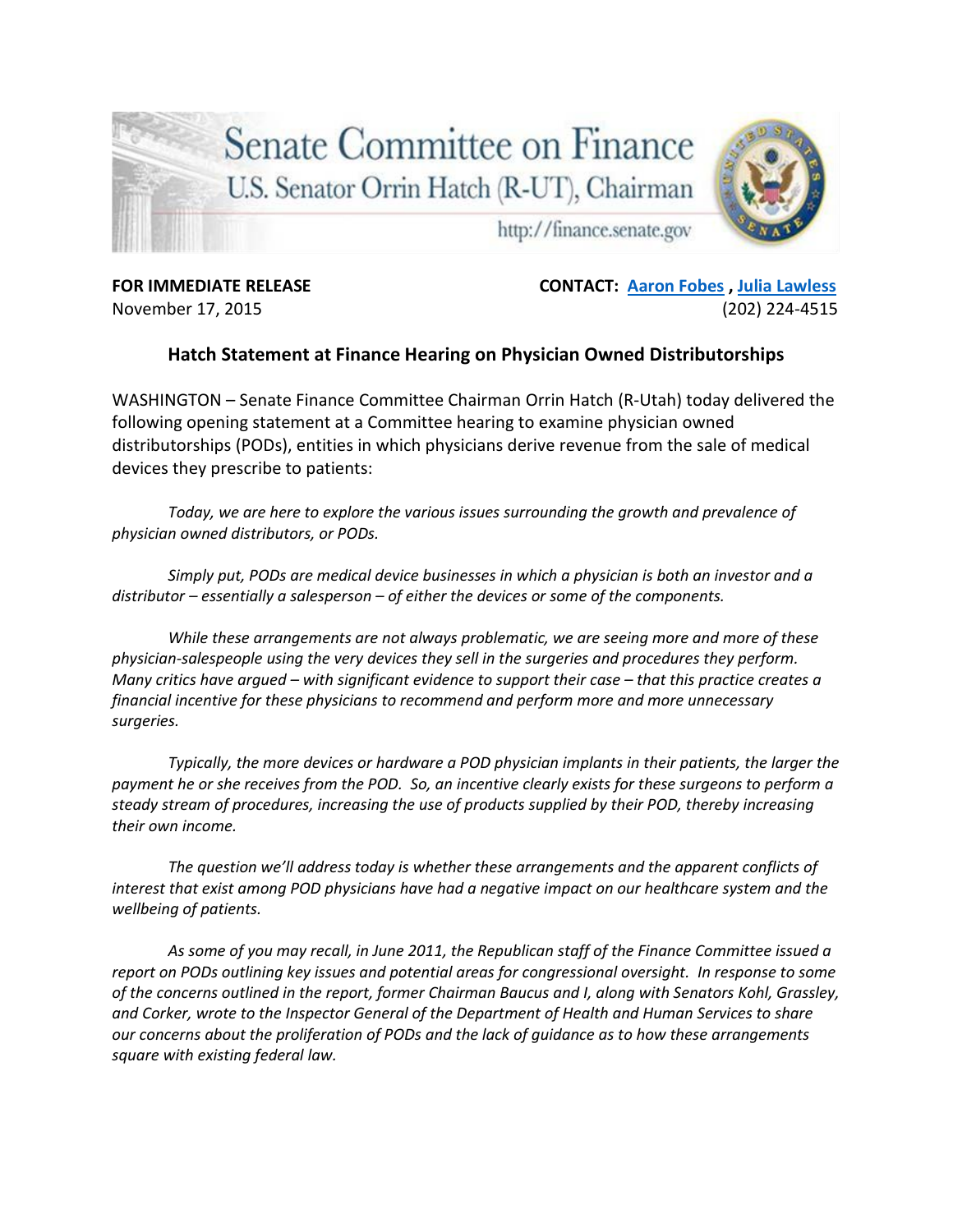*For years, the HHS Inspector General has warned about the conflict of interest created by joint partnerships between physicians and companies – including device manufacturers – that depend on them for referrals or new business. In March 2013, the OIG issued an alert calling PODs "inherently suspect" under the government's anti-kickback laws.* 

*Later that year, the Inspector General reported that the number of spinal surgeries in hospitals that purchase implantable devices from PODs grows at a faster rate compared to other hospitals. The OIG also found that, for nearly one in five spinal fusion surgeries billed to Medicare, the device was supplied by a POD, indicating a potentially significant link between PODs and federal healthcare costs.*

*Most notably, this same report found that physicians with investments in PODs perform, on average, 20 percent more surgeries than their counterparts who don't have these kinds of financial relationships.*

*Needless to say, these findings confirmed much of my skepticism about PODs.* 

*And, while the OIG's guidance helped to persuade many in the industry that PODs were a risky business model, we continue to see reports in the media and from our constituents that these types of arrangements are still prevalent in our healthcare system.* 

*Because the federal government does not regulate these types of business arrangements, it is difficult to determine just how many PODs exist or where they all are. This lack of accountability is one reason why this issue so complicated.* 

*Anecdotally, we've received reports of PODs operating in every state represented on the Committee.* 

*From what we've heard, the growth rate of PODs has slowed since the Inspector General's March 2013 alert. However, the total number of PODs remains roughly the same as before the report.* 

*Our information also suggests that PODs are no longer concentrated in large hospital chains, as many chains have adopted policies forbidding or strictly curtailing POD usage. As a result, many PODs have migrated to smaller and more rural hospitals.*

*Some proponents of PODs have argued that some of our hardline statements and positions regarding their business arrangements go too far. They claim that implementing a sweeping prohibition on physician ownership in medical technology companies might have an unintended chilling effect on legitimate business practices as well as medical breakthroughs and research.*

*Nevertheless, we know that a number of POD physicians have abused their positions of trust and have put their own personal financial gain above the safety of their patients.* 

*According to Department of Justice filings, one such physician was Dr. Aria Sabit, who, within months of accepting a lucrative investment offer from a POD, more than doubled his number of instrumented spinal fusion surgeries.* 

*Prior to making his investment, Dr. Sabit had never used the POD's products before. After his investment, he used their products in more than 90 percent of his spinal fusion surgeries.*